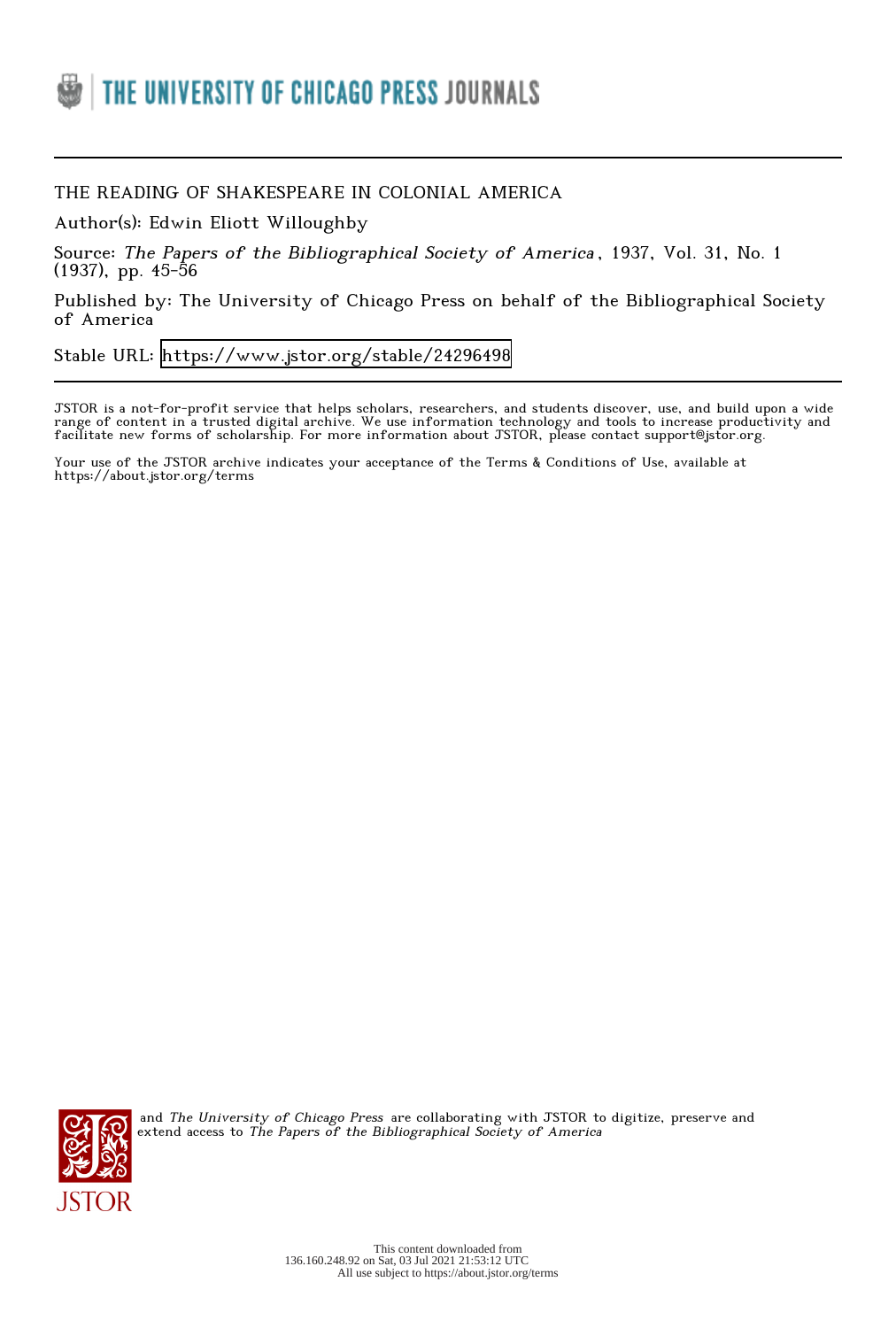## THE READING OF SHAKESPEARE IN COLONIAL AMERICA\*

 $By$  Edwin Eliott Willoughby

HE first permanent English settlement in America was made at Jamestown in 1607 at the time of Shake-<br>speare's greatest dramatic activity. Reports from this colony were perhaps woven into *The tempest*. The second settle ment was founded at Plymouth in 1620, the year before the printing of Shakespeare's collected plays was begun. At the time that the colonists for these two settlements sailed, about one-half of Shakespeare's plays had been issued in small quarto pamphlets. Cheap and portable, they would have made excel lent companions with which to while away the tedium of a long voyage. But if they formed part of the baggage of these first settlers, all trace of them has long been lost. This is not to be wondered at, for in a land where waste paper was both scarce and in demand for tinder and other uses small unbound pam phlets of trivial subject matter had but small chance of surviv ing.

 There was, to be sure, a volume of nine quartos, printed by William Jaggard in 1619, but provided for the most part with false imprints and fictitious dates, containing ten plays, some by Shakespeare, some falsely ascribed to him, which Colonel Thomas M. Randolph, the son-in-law of Thomas Jefferson, gave to the University of Virginia. Lost during the burning of the library in 1895 and probably—but not certainly—destroyed, its

\*Read, June 23, 1937, at a meeting of the Society held in New York City.

45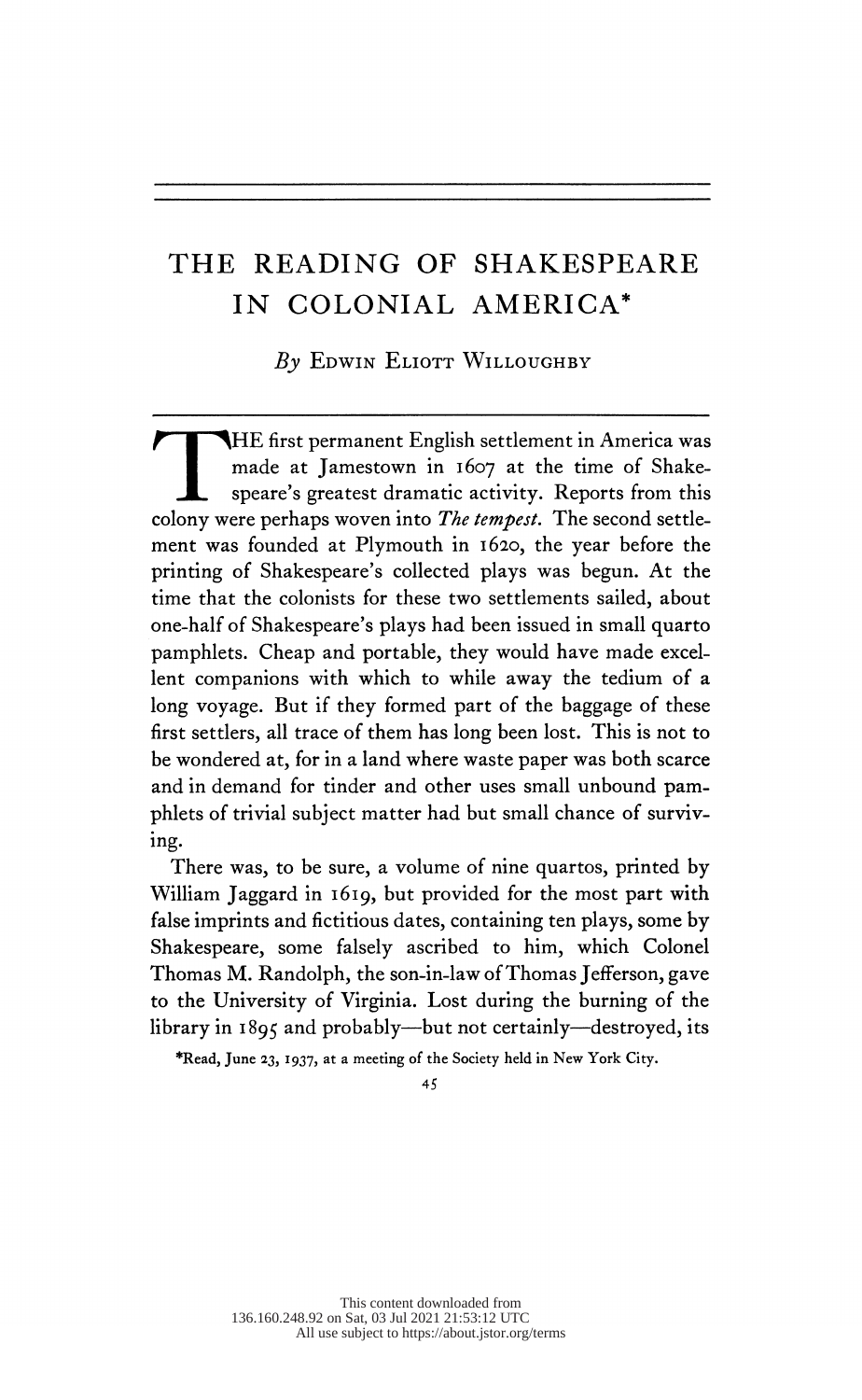history forms one of the great enigmas of American bibliog raphy,<sup>1</sup> but there is no reason to suppose that this volume was an early importation into the colonies.

 Again, the founder of one of the later colonies had in the library of his boyhood home at least two of these Shakespearean quartos. In copies of the First Quarto of 2 Henry IV (1600) and of the Fourth Quarto of *Richard III* (1605) appear the autographs of Sir William Penn, the admiral and father of the founder of Pennsylvania.<sup>2</sup> But there is no evidence that Penn brought any of these pamphlets with him to his Quaker colony.

In 1623 was published the collected Comedies, histories & tragedies of Shakespeare, a folio volume likely to be bound and preserved. The demand for Shakespeare was of such strength during the seventeenth century that to satisfy it three more collected folio editions were issued—in 1632, in 1664, and in 1685. These were, to be sure, expensive works and probably were not printed in large editions. Besides these, from the time of Shakespeare's death until the end of the seventeenth century, there were also issued a number of his plays in pamphlet form, chiefly in acting versions.

 These editions, then, were available for purchase in England and for importation into America. But several influences oper ated to keep Shakespeare from being widely read in the seven teenth century. During the first third of the century, the King's Players, by their influence with the lord chamberlain, effective ly discouraged the publication of Shakespeare's plays in quarto -—the most popular form—because they believed that the read ing of them would reduce attendance at the theater.<sup>3</sup> By restricting the reading of Shakespeare when his plays were new,

<sup>1</sup> Dudley Hutcherson, "The forged quartos," *Times literary supplement*, January 3, 1935, p. 9.

<sup>2</sup> H. C. Bartlett and A. W. Pollard, A census of Shakespeare's plays in quarto (New Haven, 1916), pp. 25 and 92.

 3 E. E. Willoughby, The printing of the first folio of Shakespeare (London, 1932), pp. 39-4°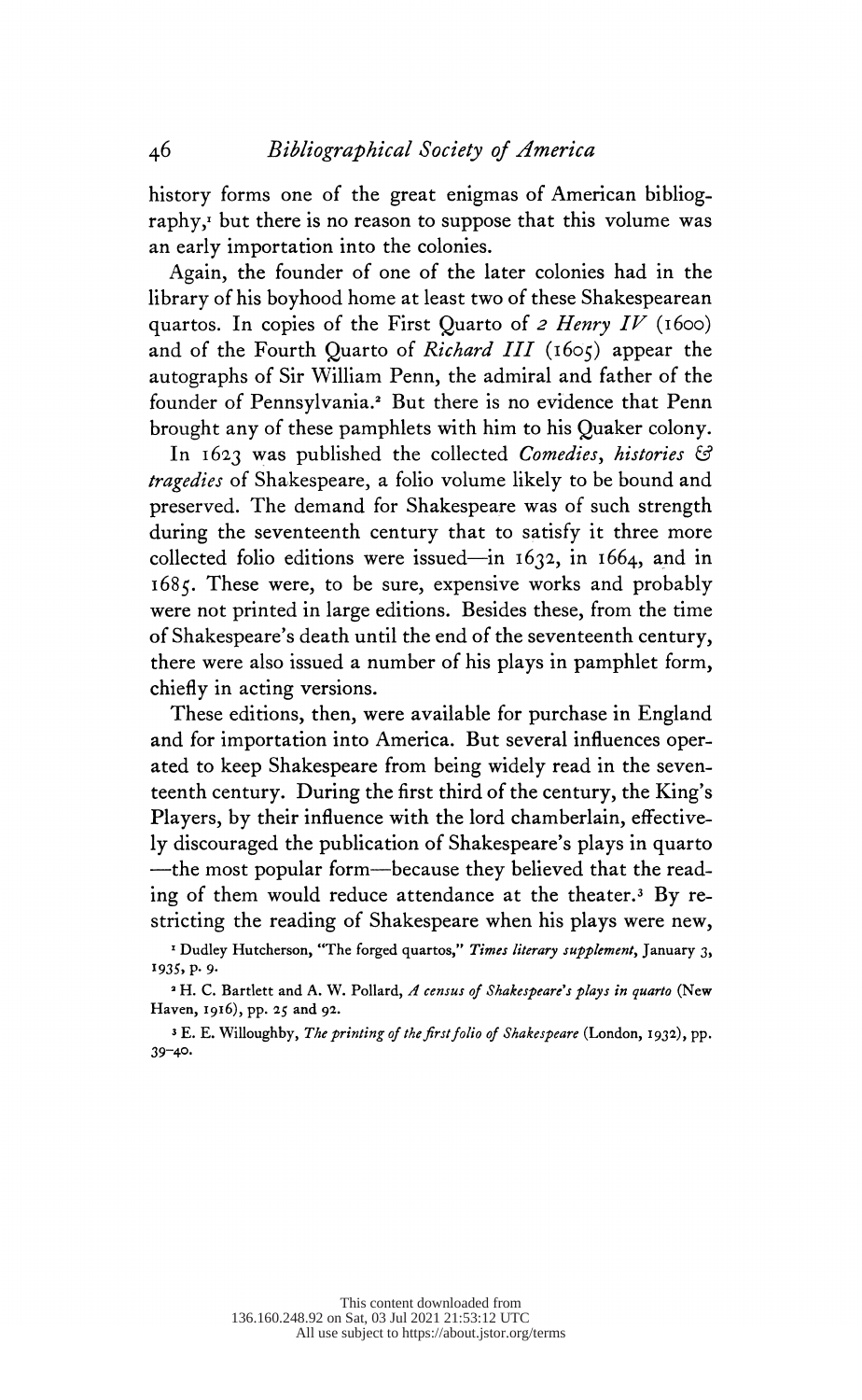they reduced his appeal to the reader later in the century. Again, soon after Shakespeare's death his plays were to a con siderable extent crowded from the boards by those of younger dramatists, Ben Jonson, Beaumont, Fletcher, Massinger, Ford and Webster, with a host of lesser playwrights, such as Sir William Berkeley, author of The lost lady (1636) and afterward governor of Virginia.4 The play-reader, following the playgoer, read these and neglected Shakespeare. The closing of the theaters during the civil war and Commonwealth deprived readers of plays of the stimulus of the theater, and with the opening of the theaters after the Restoration new tastes in the drama left Shakespeare well respected but neither frequently performed nor widely read.

 This condition prevailing in England during the seventeenth century was magnified in the colonies. The pioneer had but little time for light reading. Isolated on a farm, he was often forced to be his own doctor, lawyer, and preacher; so his books were largely serious works of agriculture, medicine, law, and religion. The New Englander, too, during the greater part of the seventeenth century took both life and letters seriously. The library of the "learned and reverend" Samuel Lee which was sold in Boston in 1693, for example, contained, according to its catalogue, the contemporary theological writers, the early Church Fathers in Latin and Greek, the Schoolmen, such as Thomas Aquinas, the Babylonian Talmud, the Greek and Latin classics, a very respectable collection of mathematics and science, but only one example of popular literature, a life of Merlin, included perhaps because of the contemporary interest in witchcraft. Deprived of the stimulus of the stage and dis couraged in many sections by Puritan antagonism to light literature, readers in the American colonies in the seventeenth century did not often turn to Shakespeare.

4 R. C. Bald, "Sir William Berkeley and The lost lady," The library, XVII (4th ser., 1937), 395-426.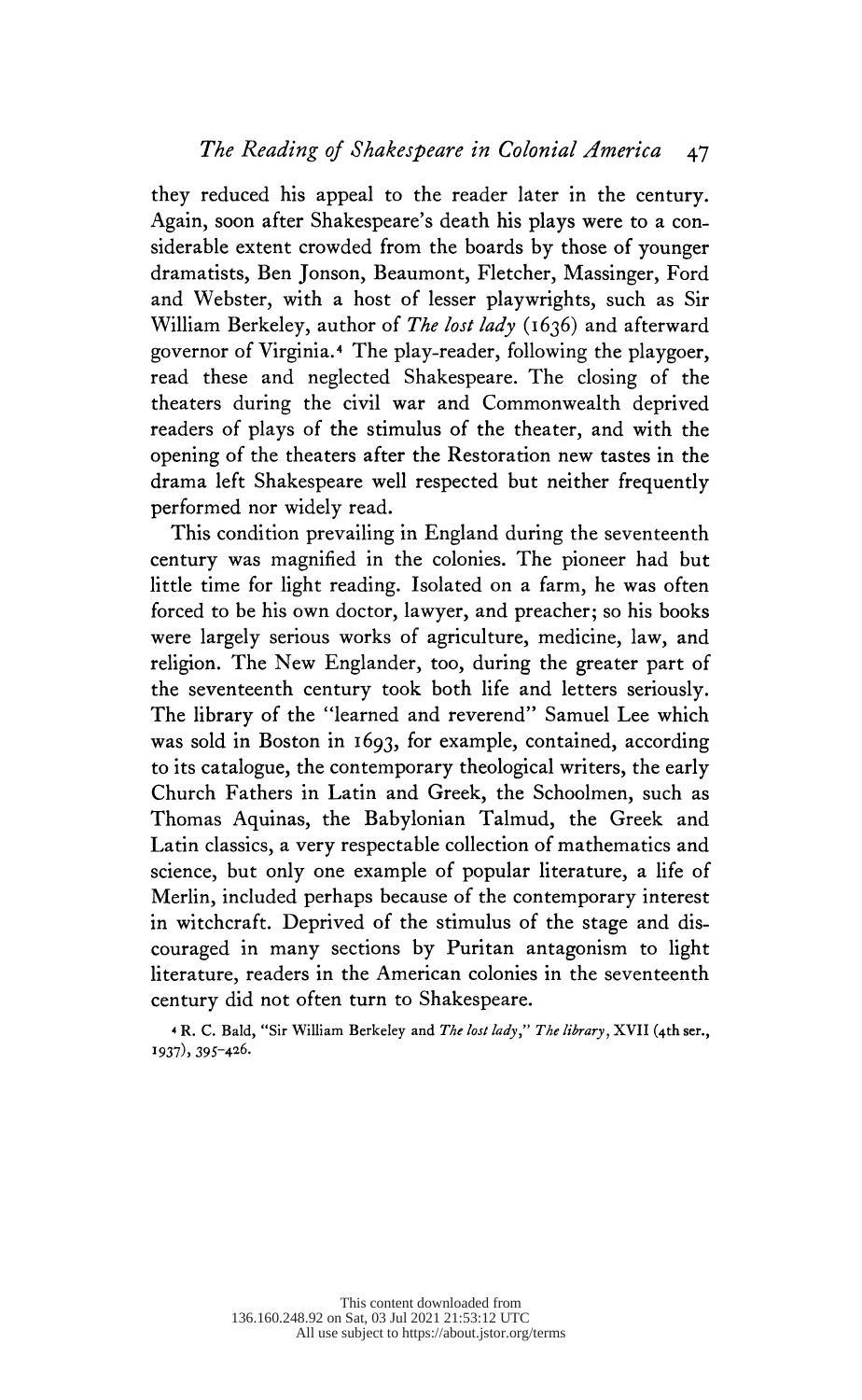In fact, the only copy of a Shakespearean play apparently recorded in America in the seventeenth century is found in Virginia. In the inventory of the library of Arthur Spicer of Richmond County, Virginia, whose will was proved on April 3, 1700, is listed a copy of Macbeth.<sup>5</sup> As Macbeth was not published separately until  $1673$ , we can fix the approximate date of the importation of this item. Perhaps, however, this is not Shakespeare's original play but Sir William Davenant's adapta tion, which was first published in 1674.

 Although the copies of Shakespeare which can be assigned with certainty to the seventeenth century resolve themselves into one of a play that may be an adaptation, there are, never theless, other copies which may have come to the American colonies before the close of the century.

 "Colonel" William Byrd of Westover, Virginia, at his death in 1744 left a magnificent library. On one shelf, for example, stood the works in folio of Shakespeare, Ben Jonson, Spenser, Beaumont and Fletcher, Chaucer, and Dryden.<sup>6</sup> When William Byrd acquired these books we do not know, but, as he was in England as a student from 1684 to 1692, it is not unlikely he purchased this folio of Shakespeare (quite probably a Fourth Folio of  $1685$ ) at that time.

 Edmund Berkeley, a member of the council of the governor of Virginia, whose will was proved on March 3, 1718, had in his well-rounded library a copy of Shakespeare which he may have added before the close of the century.7

Another copy of Shakespeare's works which perhaps found

<sup>5</sup> E. C. Delano, "Arthur Spicer's inventory," Tyler's quarterly, X (1929), 165.

Dr. E. G. Swem, from whose Virginia historical index I have obtained the references to early Virginia copies of Shakespeare, tells me that an early folio of Shakespeare, probably the fourth, came to Virginia before the end of the seventeenth century. I have not been able, however, to discover the present whereabouts of the owner of this copy; so have not been able to obtain permission to refer to it.

<sup>6</sup> Wm. Byrd, Writings, ed. J. S. Barrett (New York, 1901), p. 422.

1 Virginia magazine of history, XXXV (1927), 37.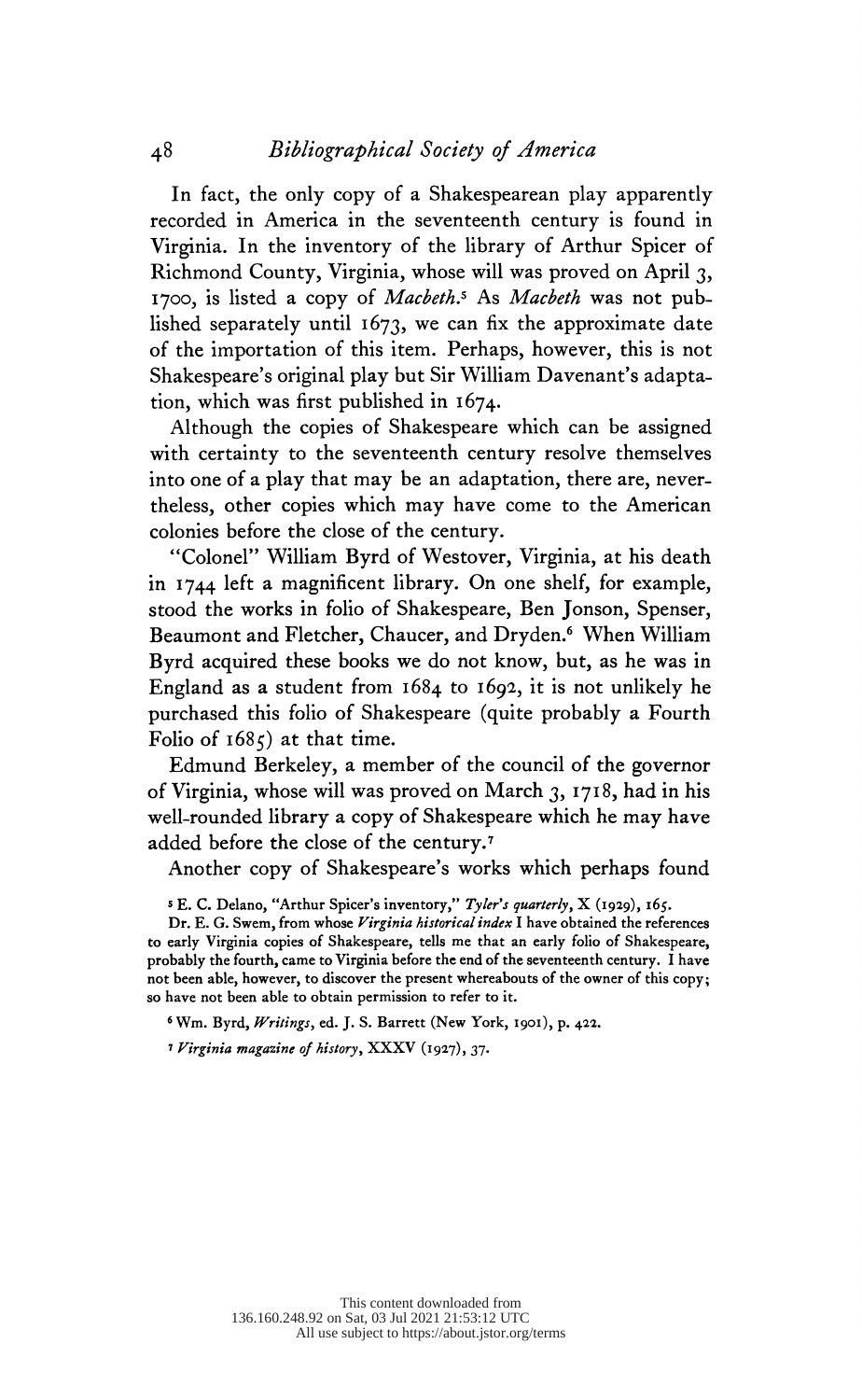its way into the American colonies before the close of the seven teenth century was the copy of the First Folio owned by none other than Cotton Mather.<sup>8</sup> That this staunch Puritan should own a book of plays need not astound us. Shakespeare was gradually being regarded primarily as a poet, and a distinction —which still obtains among certain evangelical sects today was being made between the morality of witnessing the stage presentation of his plays and of reading them. The English Puritan, Dr. Daniel Williams, for example, bought a copy of the First Folio for the library for Nonconformist divines which he founded in London in 1711.» Cotton Mather, too, especially in the later years of his life, was much more liberal in thought than is popularly supposed. On the other hand, Mather's con cern with Shakespeare may have been merely controversial, as it was with the works of the Catholic theologians and Roman service books which he had in his library.<sup>10</sup> Certainly he had there, to fortify himself against the influence of the greatest English dramatist, Prynne's Histrio-mastix and Stubbes's Anatomy of abuses.

 The paucity of surviving copies indicates that Shakespeare was little read in the American colonies in the seventeenth cen tury. But this evidence is probably somewhat deceiving. Like modern magazines, pamphlet plays were probably read and dis carded and were seldom considered important enough to in clude in inventories of estates. The last decades of the seven teenth century saw even staid New England succumbing to the charms of worldly frivolity. By 1681 a dancing master had set himself up in Boston," and invoices of books imported from

8 Sir Sidney Lee, Shakespeare's comedies, histories & tragedies; a census of extant copies (Oxford, 1902), p. 14, No. CXXXVII.

»Ibid., No. VII.

<sup>10</sup> J. H. Tuttle, "The libraries of the Mathers," reprinted from the Proceedings of the American Antiquarian Society (N.S.), XX (1910), 14-26, 35-90.

<sup>11</sup> T. G. Wright, Literary culture in early New England, 1620-1730 (New Haven, 1920), p. 120.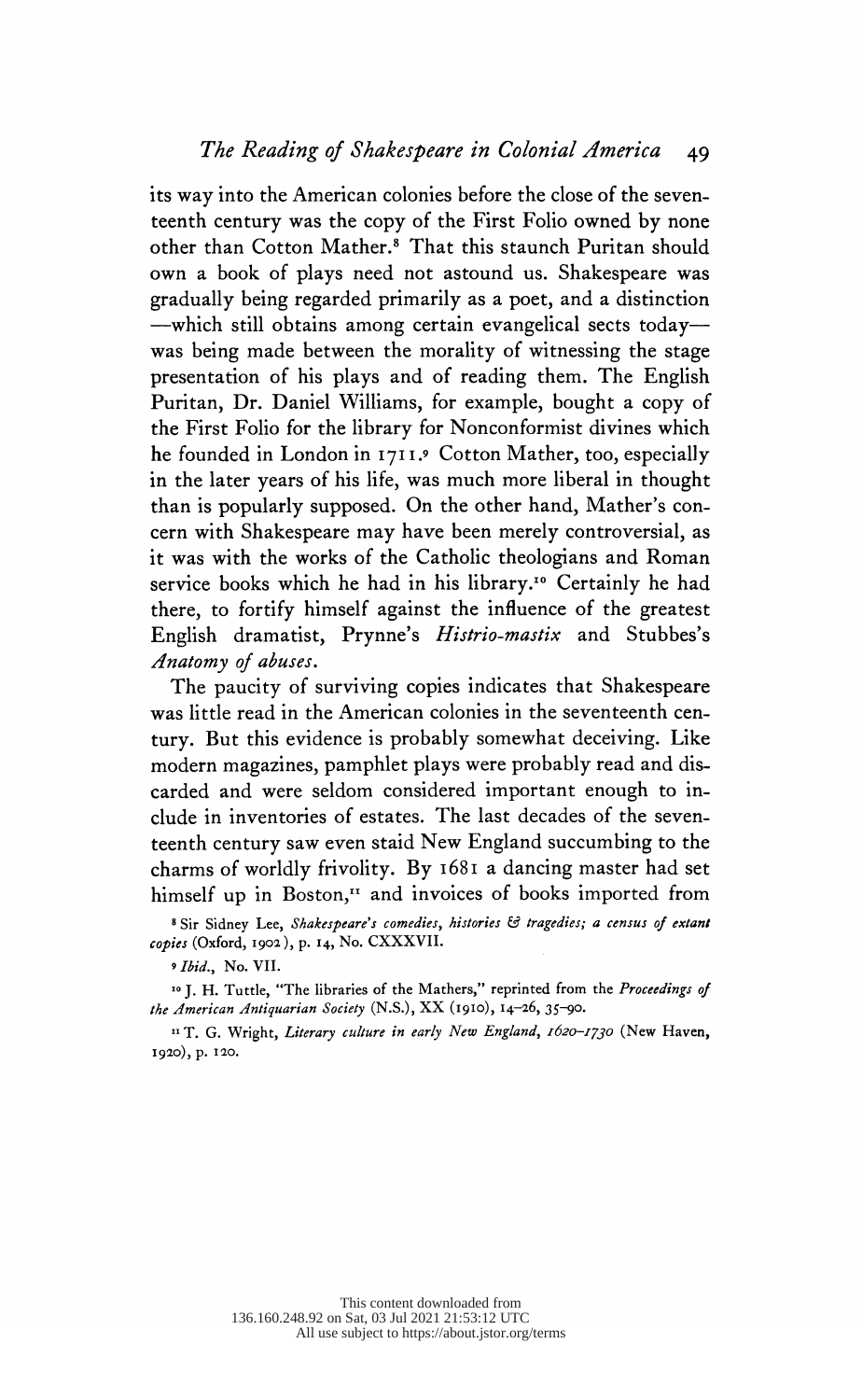1682 to 1684 include not only Dekker's The gentle craft and Marlowe's *Doctor Faustus*, such picaresque novels as Kirkman's The English rogue, but even such ribald works as the Earl of Rochester's Poems and Duprat's Venus in a cloister. At the end of one of the book lists is even the ominous entry—"4 packs cards."12 Indeed among the books of New England a number seem singularly unpuritanical, and no doubt some of the read ers might be described by the same adjective. John Dunton, writing from Boston on March 25, 1686, to Mr. George Larkin, a London printer, thus describes one of his customers, a Mrs.  $H$   $\longrightarrow$ :

 She looks high and speaks in a Majestic Tone, like one acting the Queen's Part in a Play.  $\dots$ . She paints and to hide her painting dares hardly laugh. .... She was a good customer to me..... The chief Books she bought were Plays and Romances; which to set off the better she would ask for Books of Gallantry

 Although Dunton was writing in the conventional style of a character book, there is no reason to assume that he was not describing one type of customer. And a few seventeenth-cen tury New England readers, such as Mrs.  $H$ —, may have perused Shakespeare's plays in pamphlet form; but, if so, they have left no trace of their reading. Elnathan Chauncy, son of the president of Harvard, to be sure, copied a quotation from Venus and Adonis into a commonplace book not long after  $1661$ , but this line was derived not directly from Shakespeare but from Robert Allott's anthology, *Englands Parnassus* (1600).<sup>14</sup>

 The dawn of the eighteenth century saw a change in Shake speare's vogue both in England and in America. In 1709 was published Rowe's edition of the dramatist. This work freed the text of Shakespeare from some of its obscurities, modernized the spelling and to some extent the language, supplied a life

14 G. L. Kittredge, "A Harvard salutatory oration of 1662," Publications of the Colonial Society of Massachusetts, XXVIII (1935), 7-8.

<sup>12</sup> Ibid., pp. 224-37.

<sup>&</sup>lt;sup>13</sup> Letters written from New England A.D. 1686 (Boston, 1867), p. 116.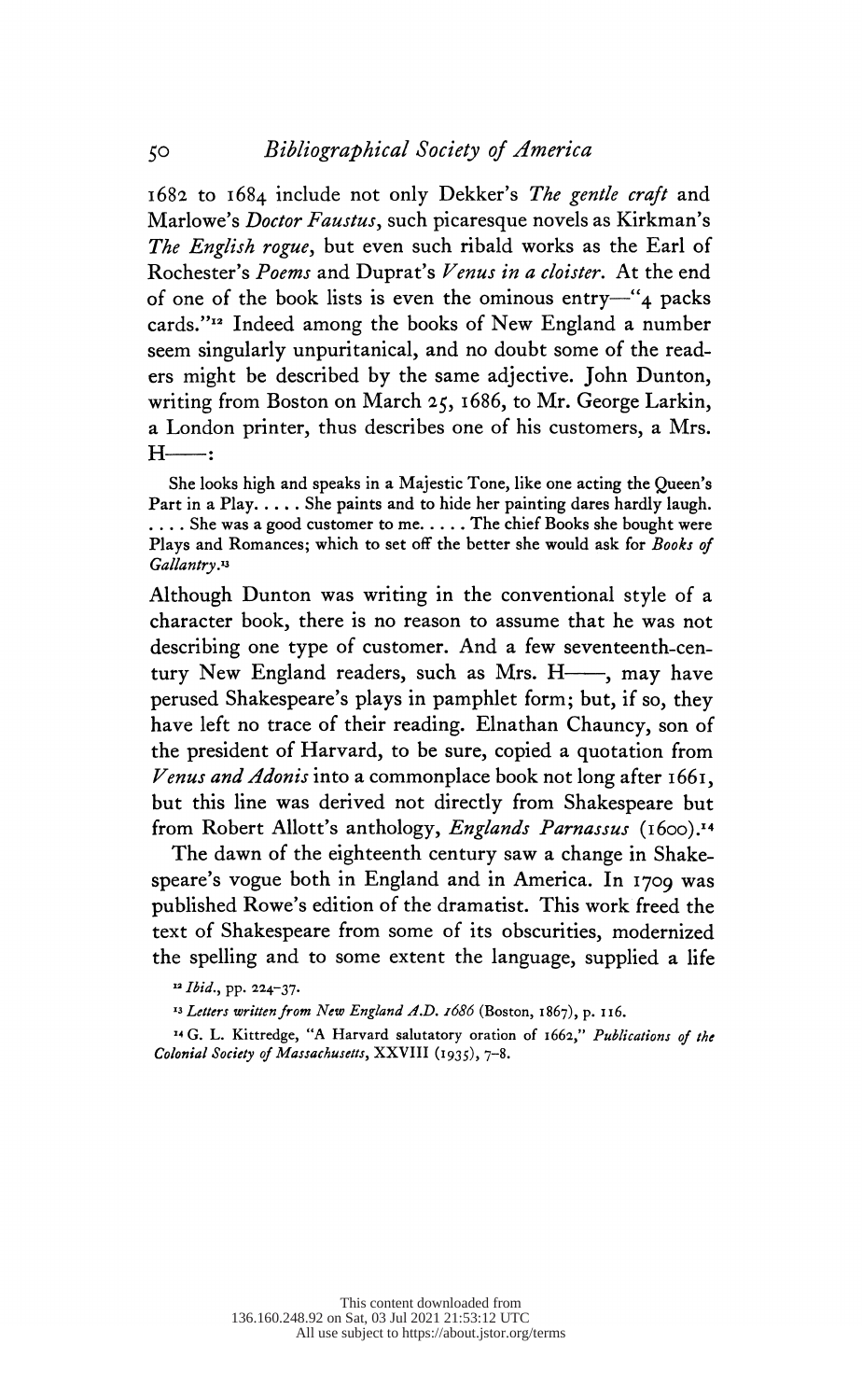of the author, added act and scene headings, and in general made the plays easier for the average reader.<sup>15</sup> Published by Jacob Tonson, one of the most enterprising publishers England has ever known, in a convenient octavo format in six volumes at the moderate price of thirty shillings, the edition had an im mediate success. Other editions were soon called for, and the great eighteenth-century editors, Theobald and Johnson, made the text increasingly easier to read.

 The improved text and format wrought under the guidance of shrewd publishers an increase in the reading of Shakespeare. This vogue was further increased by the rapidly growing popu larity of Shakespeare on the stage under the influence of able actors, of whom the greatest was Garrick.

 The eighteenth century saw the American colonies with grow ing cities on their coasts, sufficiently removed from the hard ships of the frontier to enjoy culture and able to receive from England the increasing popularity of Shakespeare. In 1722 that irrepressible young journalist, James Franklin, in the issue of July 2, 1722, of his New England courant stated that there was in his printing office for the use of writers for his paper, a library of English authors, of whom he named, among others, Shake speare (who headed the list), Milton, Addison, Steele, and Cow ley. In the following year Harvard College<sup>16</sup> printed its first catalogue. In it is listed Rowe's 1709 edition. Harvard's li brary, then, compared in its Shakespearean holdings favorably with the Bodleian Library, which in 1738 had only a Third Folio and one quarto, an edition of the Poems, and three adapted plays. In 1773 Harvard listed, in a catalogue of books most frequently read, another set dated 1728, no doubt Pope's second<sup>17</sup> edition. Yale was less ready in its welcome to Shake-

<sup>15</sup> R. B. McKerrow, The treatment of Shakespeare's text by his earlier editors (London, 1933), p. 16.

16 Wright, op. cit., p. 187.

17 Cf. entries of the 1790 Harvard Library catalogue.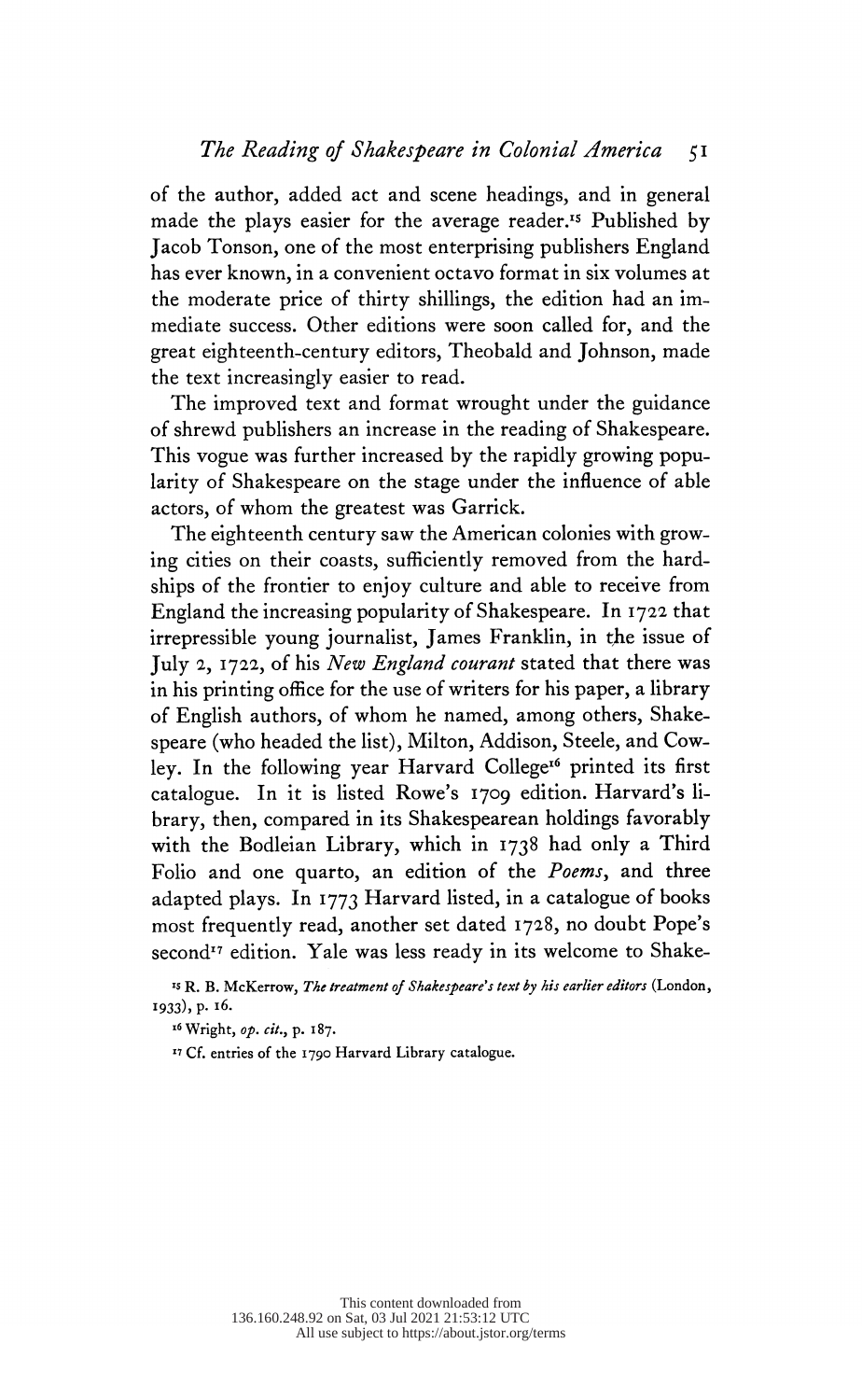speare, but Bishop Berkeley presented the library with an edi tion which was classified, in the catalogue of 1743, with books of diversion.18 Soon Shakespeare's works with the text emended by the latest editor became a standard item in a list of books offered for sale.

 The stage, too, came to America in the eighteenth century. As early as June 23, 1730, an amateur performance of Romeo and Juliet was given in New York,<sup>19</sup> and by 1750 professional performances of Shakespeare were being given. This had a de cided effect upon readers. In 1761 we find Hugh Gaine of New York advertising for sale a number of pamphlet plays, suitable for taking to the theater. Most of these were contemporary eighteenth-century comedies, but the list included King Lear, The tempest, and Garrick's adaptation of The taming of the shrew, Catharine and Petruchio.<sup>20</sup>

 Shakespeare soon began to appear with greater frequency in private libraries. James Logan, secretary of the province of Pennsylvania, had in his library a 1714 edition of Rowe prob ably purchased soon after publication.<sup>21</sup> John Herbert of Chesterfield County and "Councilor" Robert Carter, Virginia, had amazingly well-rounded libraries, each of which included a good edition" of Shakespeare. Lord Botetourt, the popular governor of Virginia, at his death in 1770 left in his library not only Hanmer's edition of the dramatist but an Ode to Shakespeare—no doubt Garrick's ode to music of 1769.<sup>23</sup>

 A number of leaders of the American Revolution were also readers of Shakespeare. In George Washington's boyhood home

18 Wright, op. cit., p. 187.

<sup>19</sup> New York Public Library, Bulletin, XL (1936), 494.

<sup>20</sup> Hugh Gaine, Journals, ed. P. L. Ford (New York, 1902), passim.

<sup>21</sup> H. N. Paul, "Shakespeare in Philadelphia," Proceedings of the American Philosophical Society, LXXVI (1936), 721.

 $22$  William and Mary quarterly, 1st ser., VIII (1900), 145; XI (1902), 23.

'3 Tyler's quarterly, II (1921), 123-24.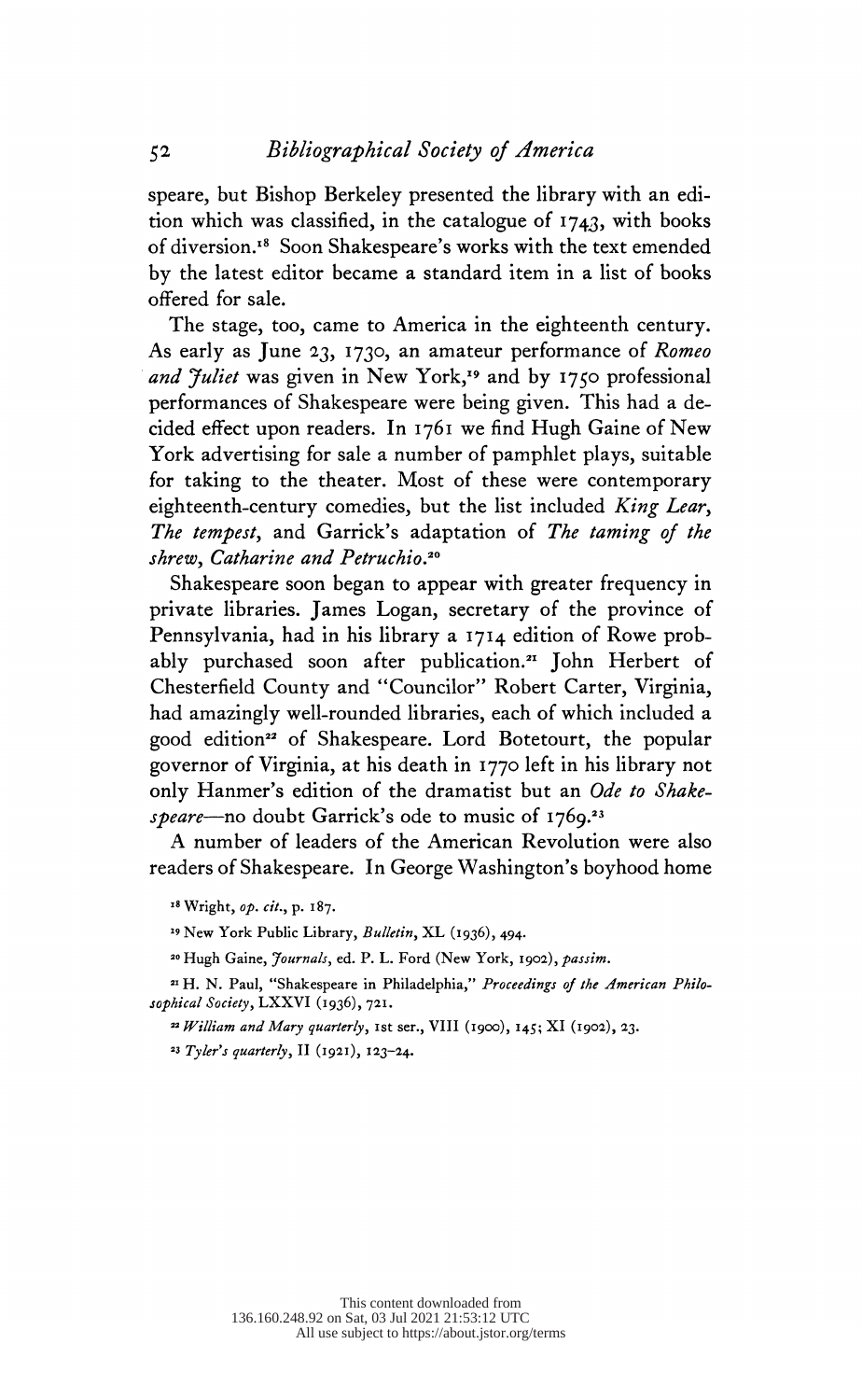there was "in the Library .... 6 Vols of Shakespeare's plays."24 Later he bought a copy of the very popular Bell's edi tion of 1773, now a prized treasure of the Folger Shakespeare Library. His wife, too, had opportunity to become familiar with the dramatist; her first husband, Daniel Parke Custis, who died in 1757, had in his large, well-selected library a set of Shake speare.<sup>25</sup> Some of the signers of the Declaration of Independence who owned copies of Shakespeare were John Adams, Francis Hopkinson, and John Penn.26

 It is evident that, by 1776, copies of Shakespeare were fairly common in the American colonies. One question, of course, arises: Were they read? Shakespeare, it should be remembered, was not introduced into a college curriculum until the late 1850's,<sup>27</sup> and there was no compulsory reading of him. Ambi tious students, to be sure, occasionally read him to improve their literary style. James Otis, for example, thus exhorted James Perkins: "If you want to read poetry read Shakespeare, Milton, Dryden, and Pope and throw all the rest in the fire, these are all that are worth reading."28 But, on the other hand, Benjamin Franklin did not include the dramatist in the large list of recommended authors in his Sketch of an English school. In those happy days, when a college student, such as J. Eggleston, a student at William and Mary, who in 1774 owned a set of the dramatist's works, read Shakespeare,<sup>29</sup> he read him for diver sion. Yet there existed, thus unforced, a demand even for scholarly critical works about the poet. The Library Company of Philadelphia in 1770 contained not only the plays in the edi

24 C. A. Hoppin, "The house in which Washington was born," Tyler's quarterly, VIII (1926), 92.

<sup>25</sup> Virginia magazine of history, XVII (1909), 412. <sup>26</sup> Paul, op. cit., p. 721.

<sup>27</sup> H. W. Simon, The reading Shakespeare in American schools and colleges: an historical survey (New York, 1932), pp. 45-96.

<sup>28</sup> William Tudor, Life of James Otis (Boston, 1823), p. 17.

39 Virginia magazine of history, XXIX (1921), 160 n.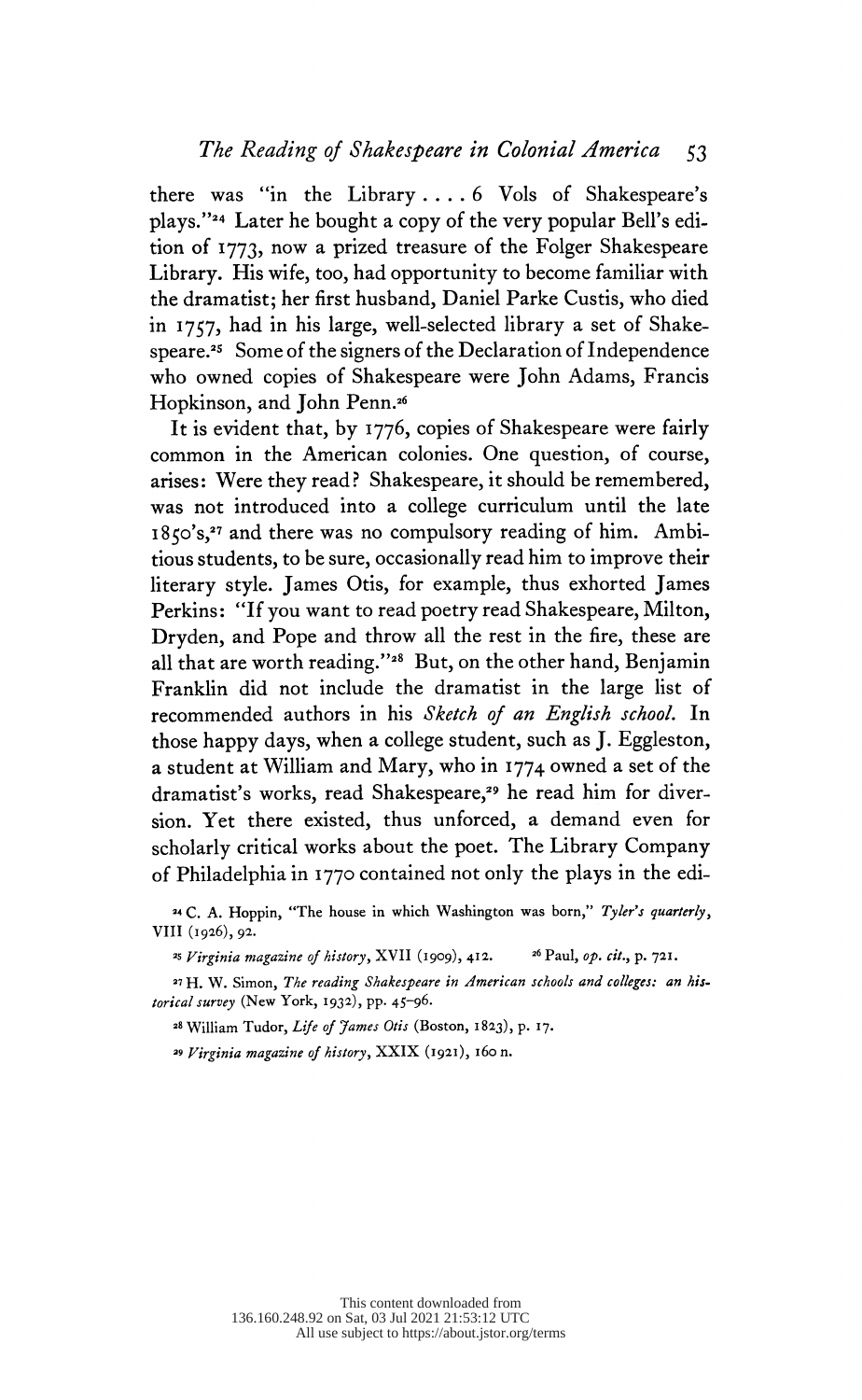tion of Hanmer (purchased in 1746) and of Johnson but also Upcott's Critical observations on Shakespeare.30 Dixon and Hunter of Williamsburg, too, advertised for sale in the Virginia gazette for November 25, 1775, Benjamin Heath's "Revisal of Shakespeare's text wherein the Alterations introduced into it by the more modern editors and critics are particularly con-. sidered."<sup>31</sup>

 Nor was Shakespeare the peculiar pet of a scholarly group. As early as 1756, a writer using the pseudonym, "The Virginia Centinel," wrote a series of patriotic articles in the Virginia gazette designed to arouse the colonies against the French, replete with Shakespearean allusions.<sup>32</sup> By the time of the open ing of the American Revolution, Shakespeare was so well known that a striking quotation from his plays could form an effective addition to the title-page of a political tract, and a parody of Hamlet's soliloquy could be used to ridicule one's political enemies.<sup>33</sup>

 Shakespeare, to be sure, did not appear in print in the Ameri can colonies. The first American edition, or rather adaptation, of a play of Shakespeare, The twins or which is which, a farce altered from Shakespeare's Comedy of errors by William Woods was published in Philadelphia in 1787. The first critical work on the dramatist, the fourth edition of  $\Lambda$  philosophical analysis of some of Shakespeare's remarkable characters by William Richardson of the University of Glasgow was published in the following year. And, finally, the Plays and poems of Shake speare corrected from the best London editions with notes by Samuel Johnson made its appearance in Philadelphia in 1795 and 1796, accompanied by a preface and a life of Shakespeare,

<sup>31</sup> William and Mary quarterly, XV (1st ser., 1906), 106.

32 E. C. Cook, "Colonial newspapers and magazines," Cambridge history of American literature (4 vols.; New York, 1917-21), I, 118.

33 M. C. Tyler, Literary history of American revolution, 1763-1783 (2 vols.; New York, 1897), II, 54-55.

 <sup>30 2</sup>d ed.; London, 1748.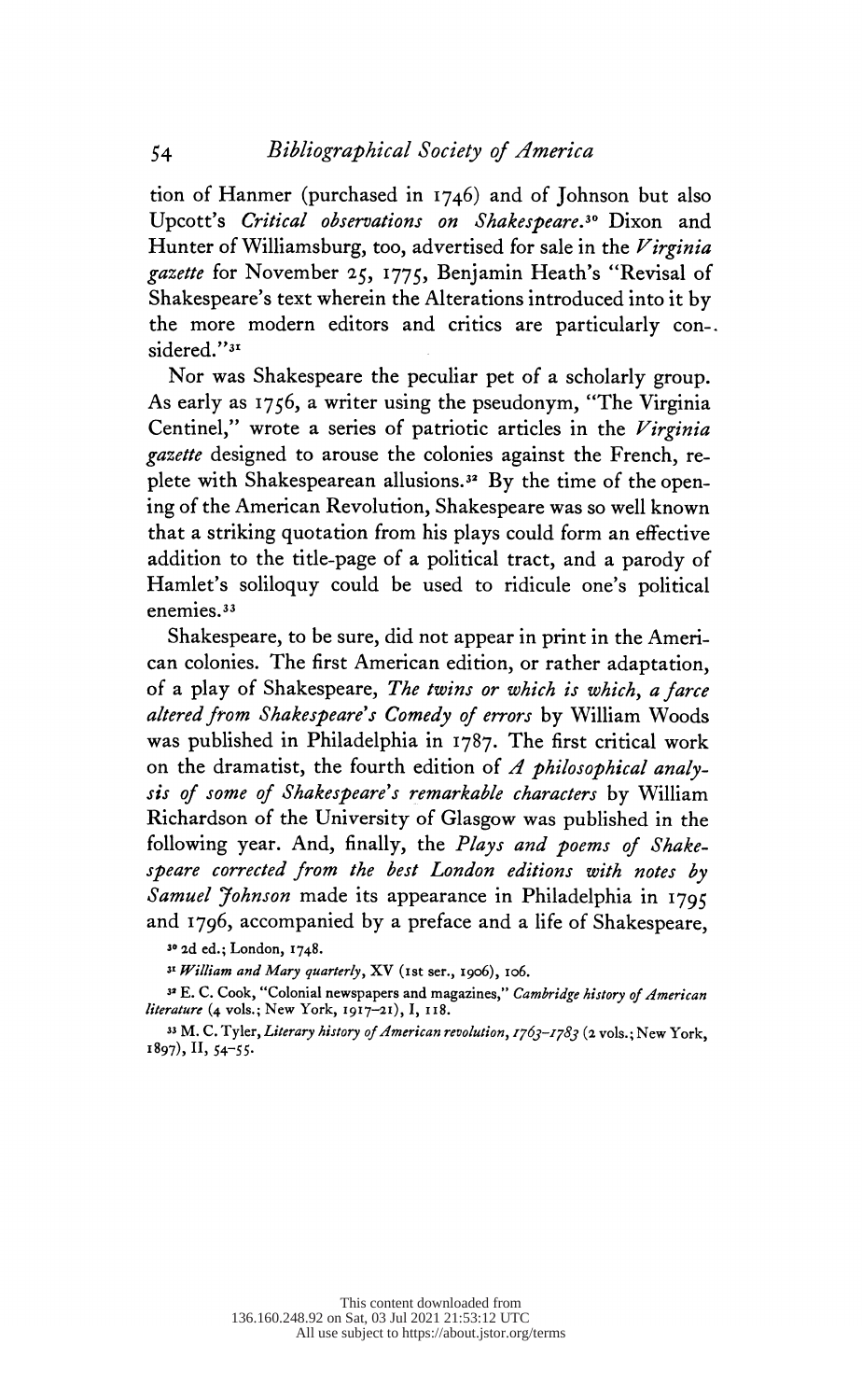almost certainly written by a young Philadelphia lawyer, Joseph Hopkinson, best known to his contemporaries and to us as the author of "Hail Columbia, happy land."34

 Shakespeare, then, did not appear in print in the New World until ninety-nine years after his great contemporary, Bacon, whose Essays comprised the third part of Daniel Leeds's Temple of wisdom printed in Philadelphia by William Bradford in 1688. But this delay was largely the result of the ease of im portation of books from England. To cite an analogous example: although the English Bible was the most read book in the American colonies, and although as early as 1688 William Brad ford had proposed the printing of an edition, the New Testa ment in English was not printed in this country until 1777, nor the whole Bible until 178a.

 To return, however, to Colonial days: two readers have left us accounts of their reading of Shakespeare in prerevolutionary America. The relation by Dr. Alexander Hamilton, a good natured Scotch physician who had settled in Annapolis, of how on a journey north in September, 1744, he read in Philadelphia amid much visiting "one of Shakespeare's plays," and a few days later, "Shakespeare's Timon of Athens or Manhater" (probably Shadwell's adaptation), need not detain us here.35 The second account, however, describes a situation which is unlikely to be duplicated, an incident in which the reading of Shakespeare saved the reader's life. Captain Thomas Morris "of his Majestie's XVII regiment of Infantry" wrote the story in his journal, which he completed at Detroit on September  $25$ , 1764.36

General Bradstreet, unmindful of the influence that Pontiac

 34 He also claimed to have been the designer of the American flag (G. E. Hastings, Life and works of Francis Hopkinson [Chicago, 1926], pp. 240-58).

35 Itinerarium, ed. A. B. Hart (St. Louis, 1907), pp. 232 and 235.

<sup>36</sup> Printed in R. G. Thwaites, *Early western travels* (32 vols.; Cleveland, 1904-7), I, 296-328.